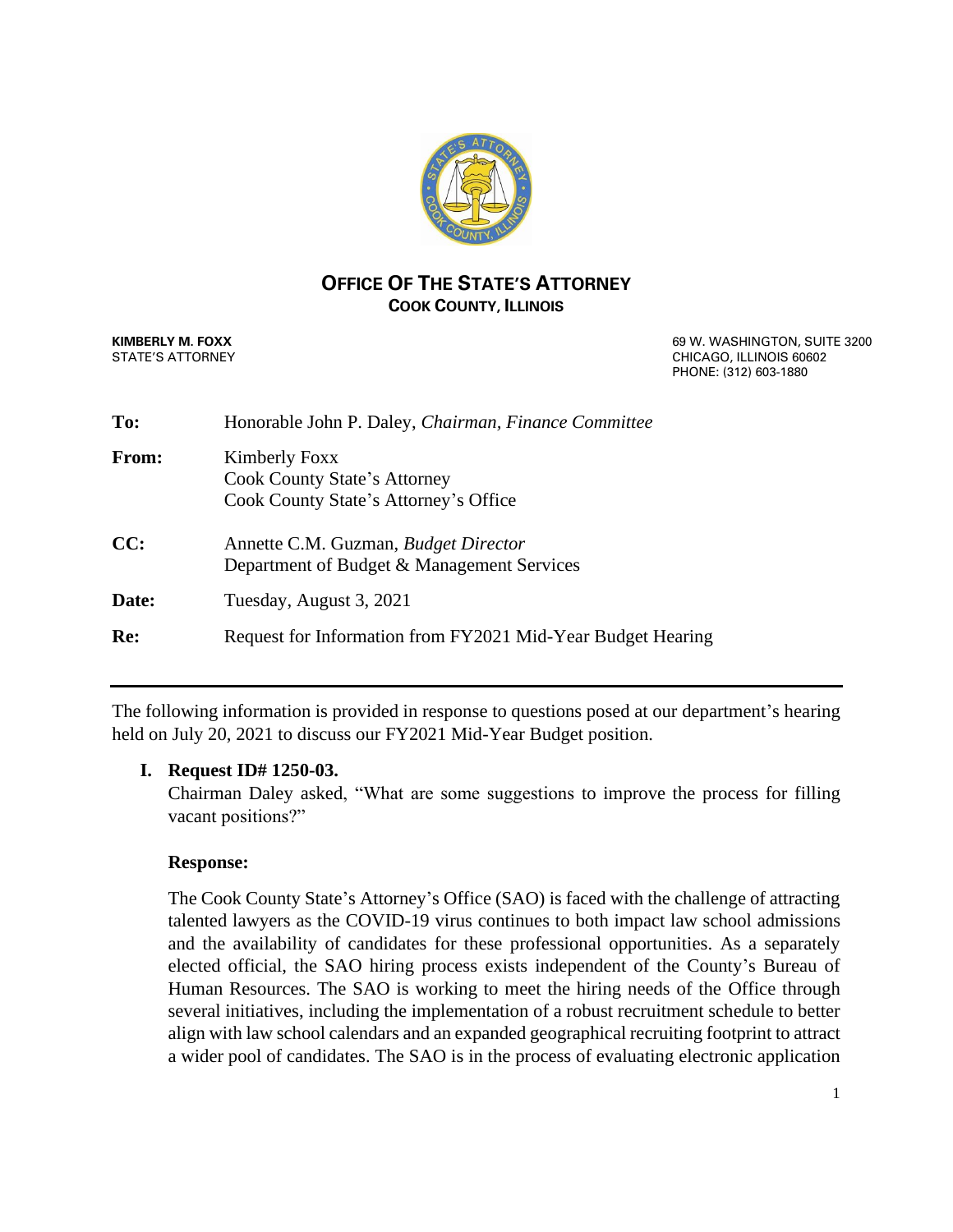tracking solutions to enhance our ability to manage resumes and streamline data capture to inform our onboarding process.

### **II. Request ID # 1250-09.**

Commissioner Aguilar asked, "What is the number of people out on bail?".

### **Response:**

Every individual with a pending case, who is not being held in custody pre-trial, is considered "out on bail" until they are sentenced. This includes individuals who may be participating in deferred prosecution (diversion) programs where a case is intentionally continued as individuals are connected to services. The average length of time for a felony case to reach a final disposition in Cook County is **17 months**. We **estimate** the number of pending felony cases in Cook County, as of August 2, 2021, is **between 29,000 and 35,000**. Due to data entry and reconciliation issues, we are unable to report an exact number of pending cases.

The current Cook County jail population as of August 2, 2021 is **6,135**. This number includes individuals who are serving misdemeanor sentences or awaiting transfer to the Illinois Department of Corrections for a felony case and therefore would not be considered on-bail. However, using today's range of pending cases and the total number of individuals in custody, we **estimate** that **between 22,000 and 29,000 cases have individuals out on bail today**. These numbers fluctuate daily as individuals may enter custody due to changes in bond status, an arrest for a new case, or violation of a condition of their bond.

The SAO does not maintain misdemeanor case-level data and cannot speak to the number of individuals out on bail with pending misdemeanor cases.

# **III. Request ID # 1250-24**

Commissioner S. Morrison asked, "As far as staffing, what is the percentage of SAO employees that are actual prosecutors? Of the total number that are attorney's, what is the make-up of those Attorneys that are Criminal Prosecutors, Civil Prosecutors and those in Executive or Management positions?"

### **Response:**

As of July 21, 2021, the total number of active employees was 1241, of which, 748 are attorneys; 749 when including the elected State's Attorney. Additional staffing breakdowns include the following by assignment:

> • Within the Criminal Division, 40% or 489 of the active employees in the office are attorneys.